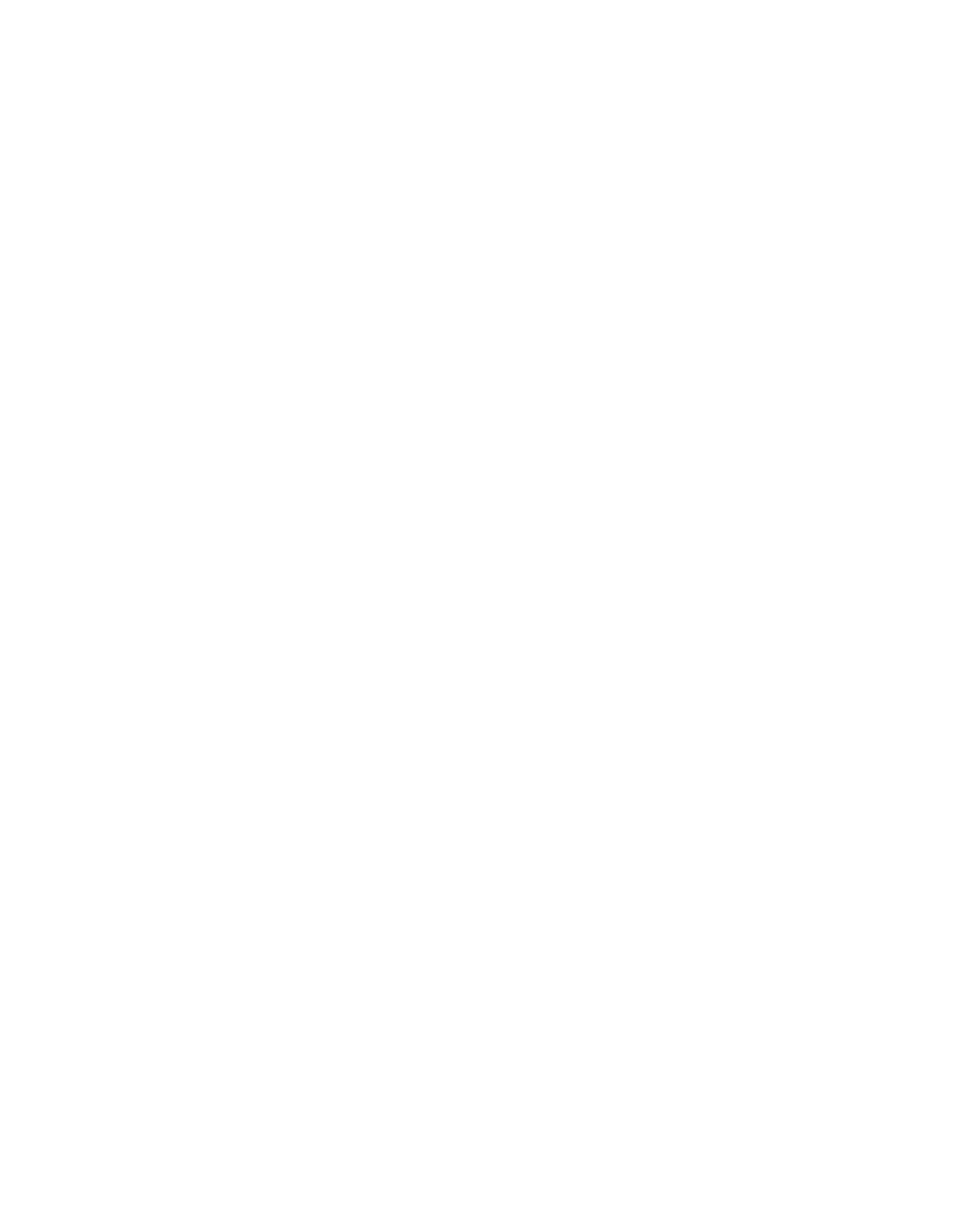## **Contents**

| <b>Background</b>                      | 2  |
|----------------------------------------|----|
| <b>Recent Developments</b>             | 3  |
| <b>Macroeconomic Outlook</b>           | 7  |
| <b>Macroeconomic Indicators</b>        | 9  |
| <b>QNB Group Publications</b>          | 10 |
| <b>QNB Group International Network</b> | 11 |

## Economics Team

[economics@qnb.com.qa](mailto:economics@qnb.com.qa)

## Joannes Mongardini

Head of Economics +974 4453 4412 [joannes.mongardini@qnb.com.qa](mailto:joannes.mongardini@qnb.com.qa)

## Rory Fyfe

Senior Economist +974 4453 4643 [rory.fyfe@qnb.com.qa](mailto:rory.fyfe@qnb.com.qa)

## Ehsan Khoman

Economist +974 4453 4423 [ehsan.khoman@qnb.com.qa](mailto:ehsan.khoman@qnb.com.qa)

## Ziad Daoud

Economist +974 4453 4642 [ziad.daoud@qnb.com.qa](mailto:ziad.daoud@qnb.com.qa)

## Hamda Al–Thani

Economist +974 4453 4646 [hamda.althani@qnb.com.qa](mailto:hamda.althani@qnb.com.qa)

## Editorial closing: April 15, 2014

# Executive Summary

- A. Recent Macroeconomic Developments (2013)
- The economy has started a new diversification phase based on large investment spending in the non-hydrocarbon sector as the hydrocarbon sector has plateaued
- Real GDP growth accelerated to 6.5% in 2013 (6.2% in 2012) on double-digit non-hydrocarbon growth, particularly in government services, financial services and construction
- Major investment projects are drawing in a new wave of expatriate workers, accelerating population growth and adding to domestic demand
- Inflation remained moderate at 3.1% in 2013 on rising rents offset by flat foreign inflation
- The current account recorded a large surplus in 2013 (30.9% of GDP) on robust hydrocarbon prices and rising exports of oil, gas and petrochemicals
- International reserves rose to 16.1 months of import cover (USD42.1bn) at end–2013, well above the IMF recommended level of three months for fixed exchange rates
- The fiscal balance registered another large surplus in 2013/14 owing to high hydrocarbon revenues and as capital spending was initially held back until the leadership transition in June 2013
- Asset growth slowed in 2013 while growth in deposits outpaced lending growth; credit growth was fastest in the services sector in 2013 due to rapid population expansion

## B. Macroeconomic Outlook (2014-16)

- The diversification of the economy is expected to continue with real GDP growth projected to progressively accelerate from 6.8% in 2014 to 7.8% in 2016
- Large investment spending will drive double-digit nonhydrocarbon growth over the medium term as the government recently earmarked USD182bn for project implementation over the next five years
- We expect inflation to rise modestly to 3.4% in 2014 and 3.5% in 2015 as the expanding population is expected to raise domestic inflation offsetting lower foreign inflation on falling global food prices
- The high current account surplus is expected to remain high but at a lower level in 2014-16 on softer oil prices and strong import growth
- The fiscal surplus is forecast to narrow on lower hydrocarbon revenue and rising capital spending
- The banking sector outlook remains positive as bank lending is expected to rise with accelerated investment spending, underpinned by high fiscal surpluses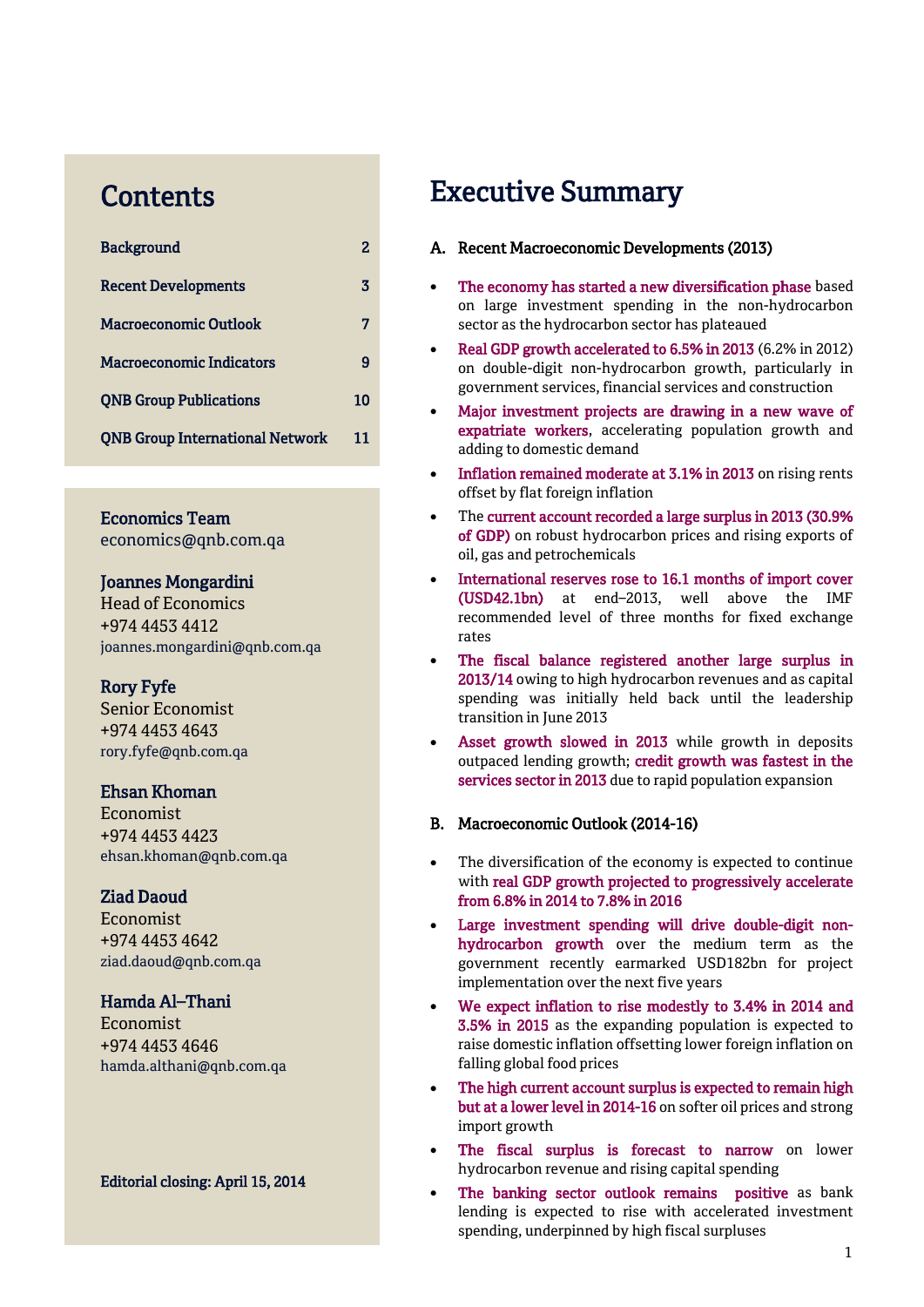# Background

#### Qatar's oil and gas wealth per capita is the highest in the world

Qatar has enormous oil and gas wealth, especially in relation to the size of its national population. It has the third largest gas reserves in the world after Russia and Iran, estimated at 885tn cubic feet (tcf). Along with crude oil and condensate reserves, this equates to proven reserves of around 193bn barrels of oil equivalent (boe) in 2012. At current extraction rates, Qatar's proven gas reserves would last another 160 years. With Qatar's population at only 1.8m and nationals accounting for only 14% of the total population in 2012, hydrocarbon reserves and revenue per national were the highest in the world.

#### The development of Qatar's huge natural gas reserves has driven its rising wealth

Qatar has invested heavily in the production of liquefied natural gas (LNG) since the early 1990s and became the world's largest LNG exporter in 2006. The extraction of natural gas has also resulted in a significant production of condensates as a byproduct. The development of the hydrocarbon sector has made Qatar the richest country in the world in 2012 at USD101k in GDP per capita on a purchasing power parity basis (PPP). This hydrocarbon phase of rapid growth in the economy has now reached a plateau as the authorities have implemented a moratorium on further gas development in the North Field until at least 2015 with the exception of the Barzan project.

#### Qatar's wealth creates enormous potential for investments in the non-hydrocarbon sector

With the highest savings rate in the world (60.8% of GDP), Qatar has large potential for further growth through domestic investments in the non-hydrocarbon sector. A major program of infrastructure investments has been launched to support the diversification of the economy away from hydrocarbons, leading to double digit growth in the non-hydrocarbon sector. The main areas of investment have shifted from oil and gas to construction and transport. The bulk of these projects are expected to be completed ahead of the FIFA World Cup in 2022, driving growth over the medium term. Rapid growth is helping to build an increasingly skilled workforce in Qatar. Beyond 2022, Qatar is expected to enter a new human capital phase of growth that will depend on attracting, developing and retaining talent. In line with its National Vision 2030, Qatar aims to transform itself into a knowledge-based economy.

## GCC Oil and Gas Wealth Per National (2012)



Sources: British Petroleum (BP), International Monetary Fund (IMF) and QNB Group analysis

#### Hydrocarbon Production and Per Capita GDP



Sources: BP, IMF and QNB Group analysis

Gross National Savings (2012) (% of GDP)

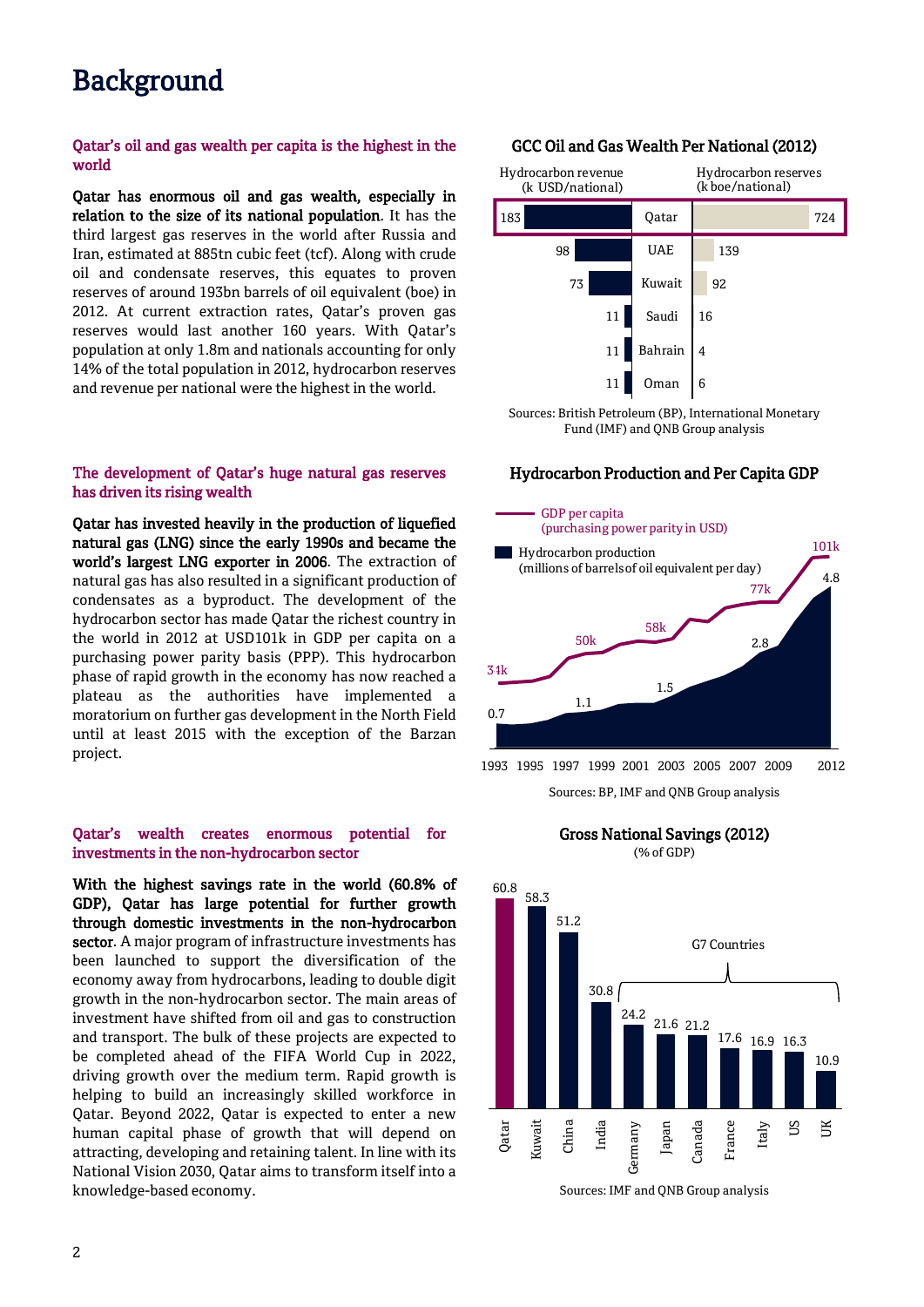# Recent Developments (2013)

The economy has started a new diversification phase based on large investment spending in the nonhydrocarbon sector

Real GDP growth accelerated to 6.5% in 2013 (6.2% in 2012) on strong investments in the non-hydrocarbon sector while growth in the hydrocarbon sector slowed. The non-hydrocarbon sector accelerated to 11.4% in 2013 (from 10.3% in 2012) as investments and population growth added to aggregate demand. The implementation of major projects has created an estimated 120k jobs in 2013 alone. This has attracted a large number of expatriate workers to Qatar, leading to rapid population growth. Growth in the hydrocarbon sector slowed to 0.9% as the large expansion of LNG production has come to an end and oil production stabilized.



Sources: Ministry of Development Planning and Statistics (MDPS) and QNB Group analysis

### Services and construction were the largest contributors to non-hydrocarbon growth

The largest contributors to real non-hydrocarbon GDP growth in 2013 were government services, financial services and construction. Government Services expanded robustly on higher demand from the growing population and investment projects, contributing 3.0 percentage points (pps) to non-hydrocarbon growth in 2013. Financial services (2.9pps) benefited from the rapid growth of the non-hydrocarbon sector. Construction activity (2.7pps) expanded rapidly on the implementation of the infrastructure projects. Growth in Trade, Restaurants and Hotels (1.8pps) and Transport, Storage and Communications (1.1pps) was strong as projects brought in a new wave of expatriate workers and generated activity. The manufacturing sector (0.9pps) expanded as production of petrochemicals, fertilizers and refined fuels was ramped up.

#### Hydrocarbon production has plateaued

Qatar's expansion phase of the gas sector reached an end in 2013. Incremental increases in gas production were achieved in 2012 as the LNG trains and gas-to-liquids (GTL) facilities were ramped up to full capacity, but production has now plateaued. The incremental increase in gas production in 2013 has mainly been associated with pipeline gas for domestic use. In the oil sector, production stabilized in 2013 as heavy investment in redevelopment supported production in the 720-730k b/d range during 2013. In nominal terms, Brent crude oil prices remained high, averaging USD108.7, while LNG prices increased strongly on higher demand from Asia.

#### Contributions to Non-Hydrocarbon Growth

(% growth and pps contribution)



Sources: MDPS and QNB Group analysis



\* Estimated as average of annual production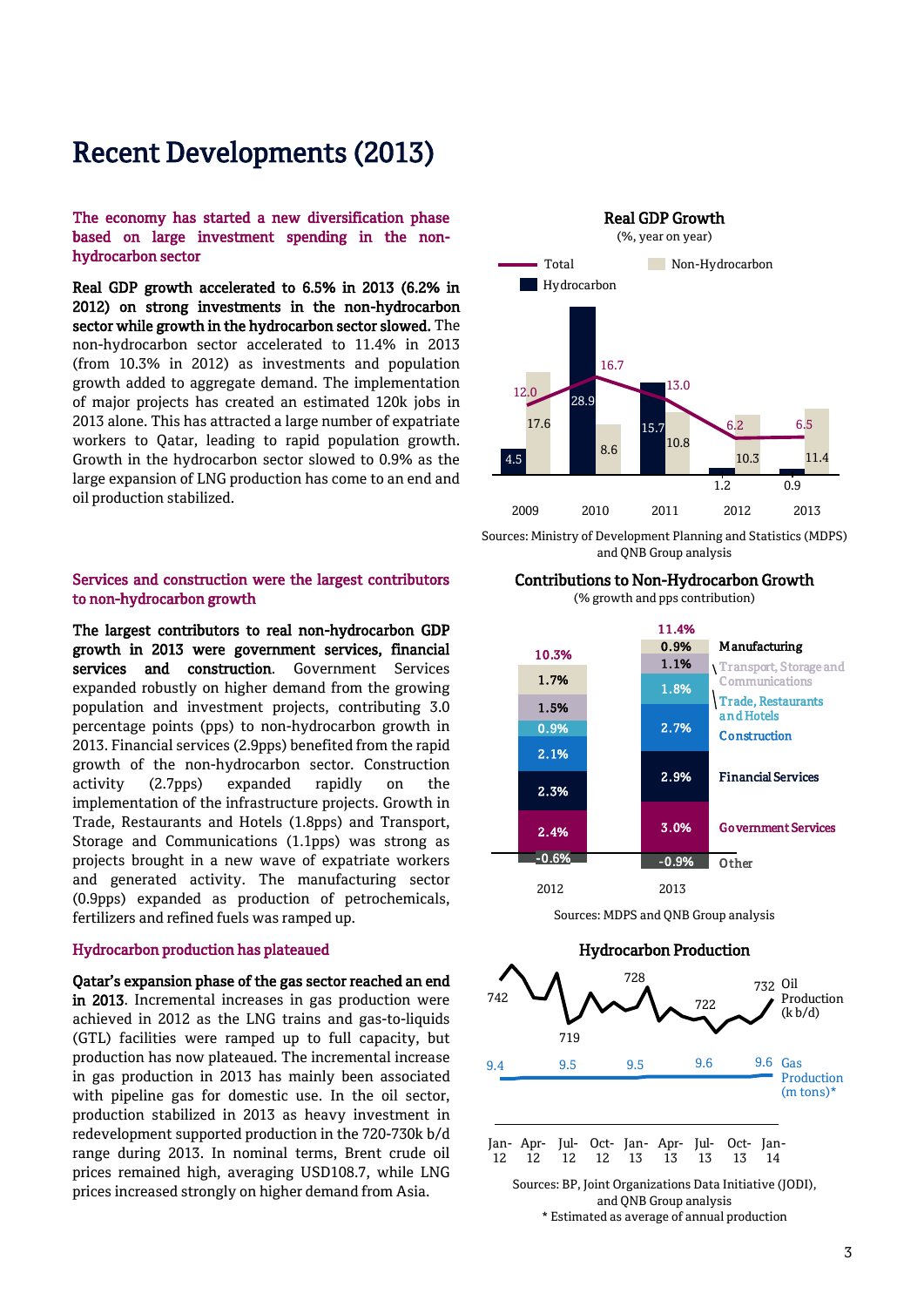#### The large investment spending is attracting a new wave of expatriate workers

The implementation of the infrastructure investment program requires large numbers of workers, accelerating population growth. The total number of people in Qatar reached 2.1m in March 2014, with females accounting for about a quarter of the total population. Expatriates accounted for 87% of the population and 94% of the labor force, while unemployment was 0.2% in the fourth quarter of 2013 according to the latest labor survey. As project activity picked up in 2013-14, population growth accelerated to 10.5% (12-month annual average). The rapid expansion of the population is driving a second round effect on growth, particularly in services such as finance, hotels and restaurants, trade and transport.

#### Inflation remained moderate in 2013 on rising rents offset by flat foreign inflation

Inflation averaged 3.1% in 2013, compared with 1.9% in 2012. Inflationary pressures eased in the second half of 2013 as lower rent inflation (accounting for 32% of the basket of the Consumer Price Index [CPI]) drove down domestic inflation. Rent inflation tends to track land prices with a lag of about six months. $<sup>1</sup>$  As a result, the</sup> recent increase in land prices is likely to again put upward pressure on domestic inflation. Foreign inflation (27% of the CPI basket) remained low in 2013 owing to flat international commodity and food prices, helping to moderate overall inflation.

### The government has ramped up budgeted capital spending, which is driving overall investment and economic growth

Budgeted capital spending grew by an estimated 21.5% in 2013/14, up from 12.3% in 2012/13. In early 2013, the government held back on moving forward with major infrastructure investment projects until the transition in the leadership of the country was implemented in June 2013. Since then, capital spending has been ramped up and a number of contracts have been awarded. Construction has progressed rapidly, particularly in the infrastructure, real estate and transport sectors.

### Population Growth





Sources: Ministry of Finance (MoF) and QNB Group analysis

<sup>1</sup> See QNB Group Economic Commentary[, Rising Land Prices Could Stop the Slowdown in Rent Inflation](http://www.qnb.com.qa/cs/Satellite?c=QNBNews_C&cid=1355403478367&locale=1338474029767&p=1344242846789&pagename=QNBQatar%2FQNBLayout) from February 9, 2014.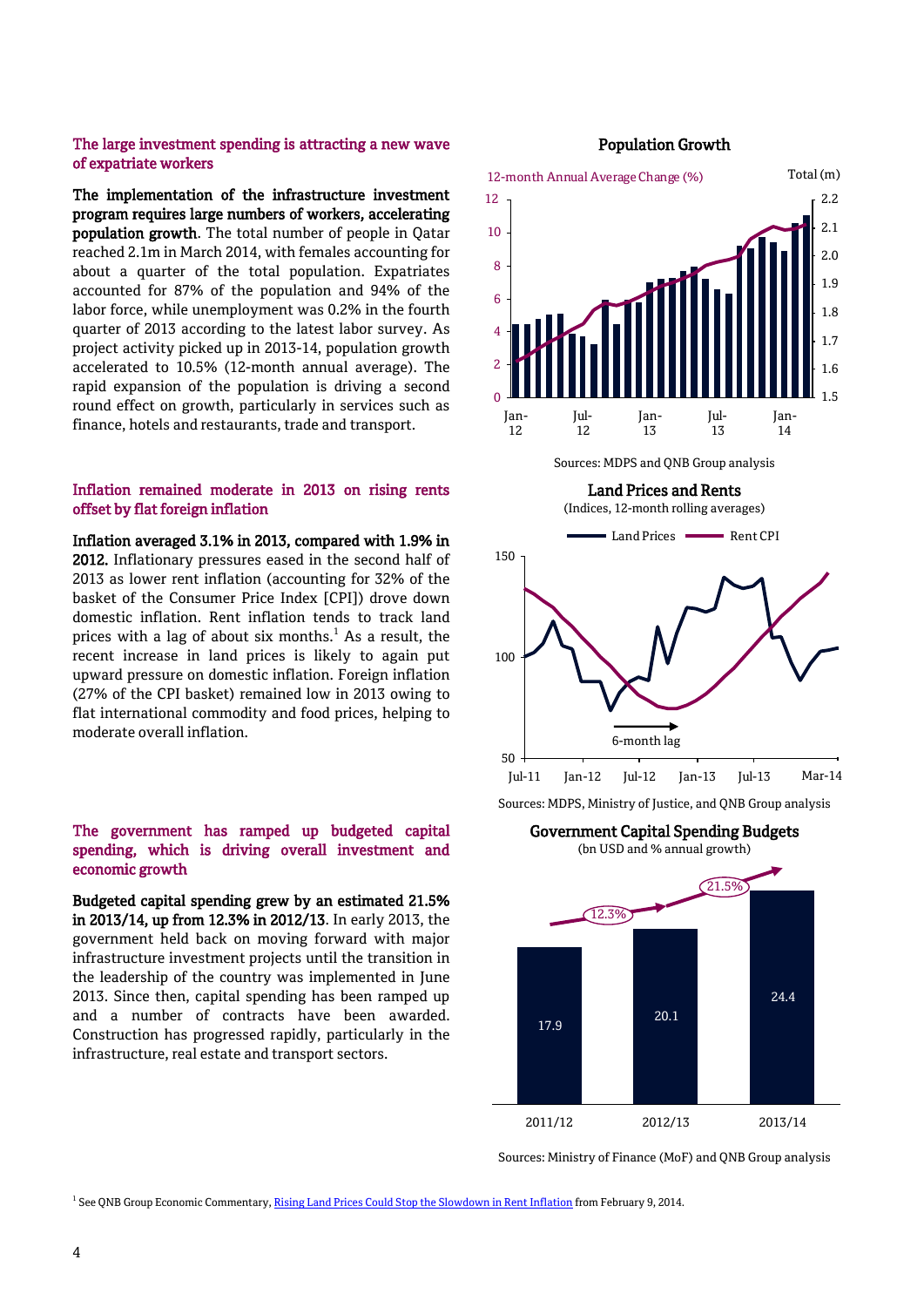#### Major projects are being rolled out, driving growth and diversification

The largest projects are mainly in the transport and real estate sectors. Qatar Rail is constructing a new Doha metro (216 km of rail) with work on tunneling and new stations underway. The project also includes domestic freight and high-speed passenger rail lines and a connection to the GCC rail network (510 km of rail). The public works authority (Ashghal) is constructing a network of expressways (30 major projects and 900 km of roads), local roads and upgrading existing roads. Also under construction are a new port outside Doha and the new Hamad International Airport. The Sharq crossing, a chain of tunnels and bridges across Doha's bay, linking the new airport to West Bay and Lusail was recently announced. A number of large real estate projects are under construction. The largest is Lusail, a waterfront development to the north of Doha, which will include commercial and residential districts.

### The large current account surplus is being invested overseas to diversify sources of foreign income

The current account recorded a healthy surplus in 2013 (30.9% of GDP) on robust hydrocarbon prices and rising exports of oil, gas and related products, such as fuels, petrochemicals and fertilizers. This more than offset the import bill, which expanded on robust domestic demand. A portion of hydrocarbon revenue is invested abroad through the Qatar Investment Authority (QIA), leading to a capital and financial account deficit. As a result of the growing stock of foreign assets, investment income from abroad rose to around 3% of GDP in 2013, up from 1% in 2009, which is reducing the dependence on hydrocarbon export revenue. The overall balance of payments recorded a healthy surplus in 2013. As a result, international reserves rose to 16.1 months of import cover (USD42.1bn) at end-2013, well above the IMFrecommended level of three months of import cover for fixed exchange rates.

#### High hydrocarbon prices have sustained the fiscal surplus

The fiscal balance remained high in 2013/14 at 9.9% of GDP, based on our estimates. Given that the budget was originally based on a conservative crude oil price of USD65 per barrel, the turnout for the fiscal surplus was significantly higher than originally budgeted. Revenue was marginally lower in 2013 than in 2012 owing to lower hydrocarbon prices, which was partly offset by higher corporate income tax collections. Hydrocarbon revenues accounted for around 80% of total revenue. On the expenditure side, wages and subsidies led to higher current expenditure. Investment spending rose less than expected due to some delays in project implementation.

#### Ongoing Major Projects

| Project               | bn USD | <b>End</b> | <b>Details</b>                     |  |  |  |  |  |
|-----------------------|--------|------------|------------------------------------|--|--|--|--|--|
| Lusail                | 45.0   | 2019       | Mixed-use development              |  |  |  |  |  |
| <b>Oatar Rail</b>     | 40.0   | 2026       | Metro and rail links               |  |  |  |  |  |
| <b>Expressways</b>    | 20.0   | 2018       | Ashghal expressways                |  |  |  |  |  |
| <b>New Airport</b>    | 15.5   | 2017       | <b>Hamad International Airport</b> |  |  |  |  |  |
| <b>Local roads</b>    | 14.6   | 2018       | Ashghal roads and drainage         |  |  |  |  |  |
| <b>Bul Hanine</b>     | 13.0   | 2022       | Oilfield redevelopment             |  |  |  |  |  |
| Barzan                | 10.3   | 2023       | Domestic gas production            |  |  |  |  |  |
| <b>Barwa Al Khor</b>  | 10.0   | 2025       | Mixed-use development              |  |  |  |  |  |
| <b>Barwa City</b>     | 8.3    | 2015       | Mixed-use development              |  |  |  |  |  |
| <b>Education City</b> | 7.5    | 2014       | Universities and colleges          |  |  |  |  |  |
| <b>New Port</b>       | 7.4    | 2020       | New port south of Doha             |  |  |  |  |  |
| Al Sajeel             | 7.4    | 2018       | Petrochemical complex              |  |  |  |  |  |
| <b>Pearl Qatar</b>    | 6.5    | 2016       | Residential development            |  |  |  |  |  |
| Al Karaana            | 6.4    | 2017       | QP/Shell petrochemicals            |  |  |  |  |  |
| <b>Msheireb</b>       | 5.5    | 2016       | Mixed-use development              |  |  |  |  |  |
| Oryx Island           | 5.5    | 2022       | Tourist island                     |  |  |  |  |  |
| <b>Sharq Crossing</b> | 5.0    | 2021       | Crossing for Doha bay              |  |  |  |  |  |

Source: MEED Projects

#### Balance of Payments

(% of GDP and months of import cover)



Sources: Qatar Central Bank (QCB) and QNB Group analysis

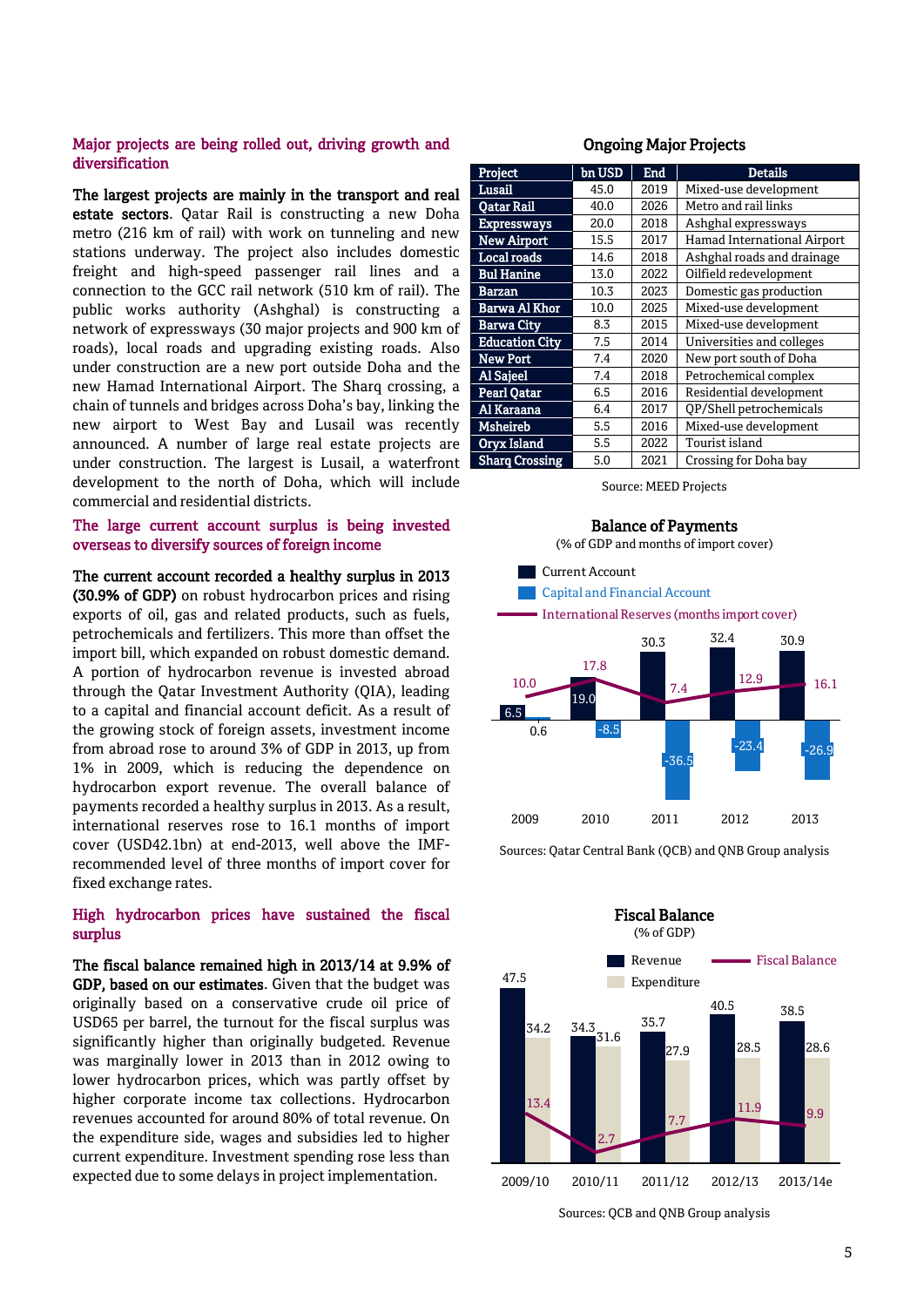#### Asset growth slowed in 2013 while growth in deposits outpaced lending growth

Banking assets grew 11.4% in 2013, slower than in 2012. Nevertheless, asset penetration (banking assets to GDP) continued to rise, reaching 123% from 118% in 2012. Asset growth was underpinned by strong deposit growth (19.7% growth in 2013) associated with the government surplus and the large population growth. Loan growth (13.1% in 2013) lagged deposit growth as the public sector reduced its reliance on commercial banks to finance its capital spending program. This led to a decline of the loan to deposit ratio to 105%. Strong economic growth helped keep non-performing loans (NPLs) low at 1.7% of total loans at end-2013. In turn, this supported high profitability, with return on equity (ROE) averaging 16.0% in 2013. The average capital adequacy ratio for Qatari banks is high (16.0% of risk weighted assets at end-2013), compared with the new QCB requirement of 12.5% as of April 2014.

#### Credit growth was fastest in the services sector in 2013

Overall, domestic credit expanded at an annual rate of 13.1% at end-2013. Strong population growth boosted lending to sectors such as consumption and services. There was also a sharp acceleration in credit to contractors as implementation of major projects got underway. Meanwhile, the rate of lending growth to the public sector slowed to 9.7% in 2013 (from 46.5% in 2012) as the government reduced its reliance on bank financing to implement its capital projects. Growth in lending to industry also slowed after the completion of large petrochemical and GTL facilities in 2012.





Sources: QCB and QNB Group analysis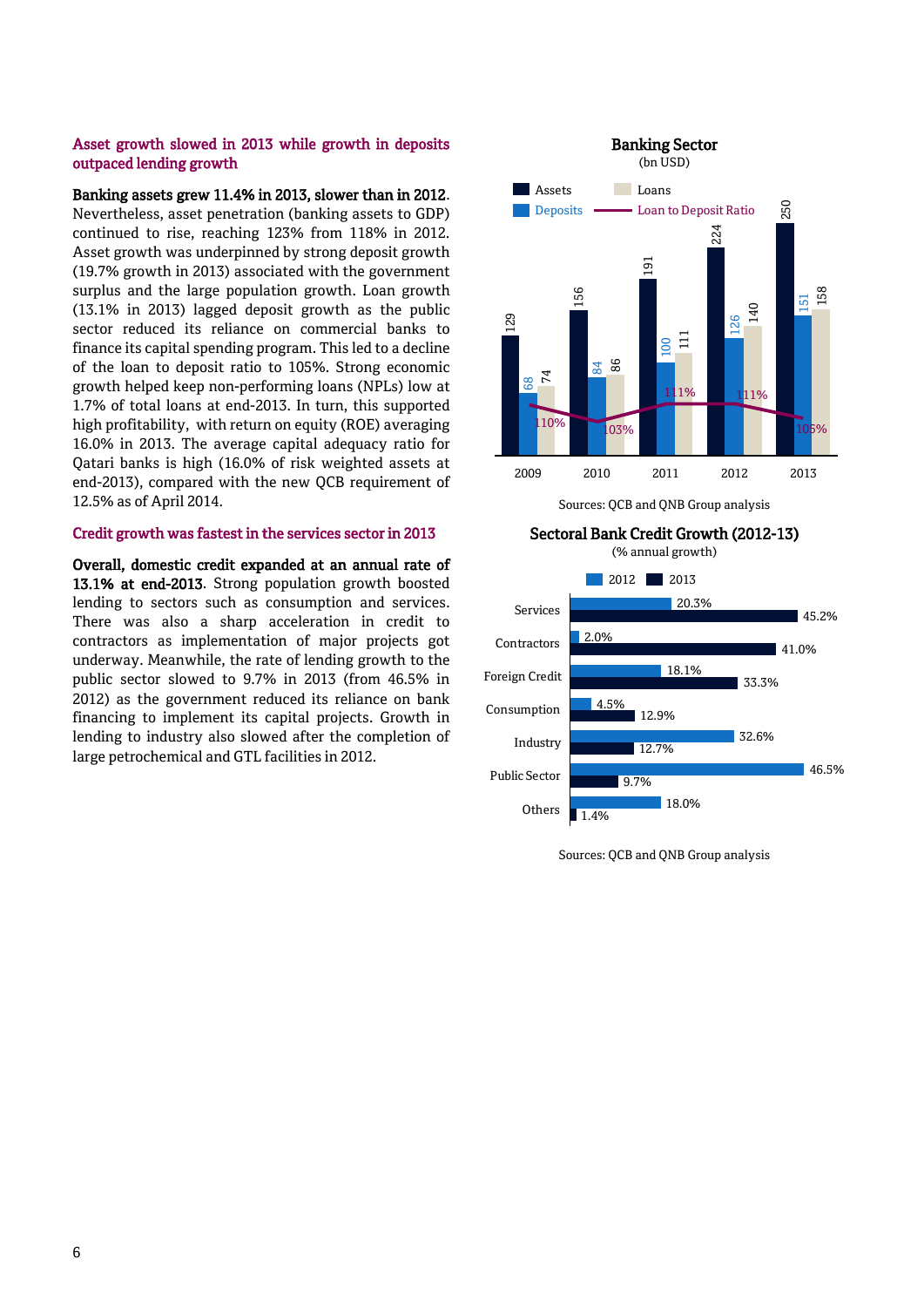# Macroeconomic Outlook (2014-16)

### The diversification of the economy is expected to continue on higher investment spending

We forecast real GDP growth will progressively accelerate from 6.8% in 2014 to 7.8% in 2016. In the hydrocarbon sector, we expect annual growth to be modest—ranging between 0.6% and 1.0% over the coming three years—due to the moratorium on further gas developments in the North Field and the expectation that investment in oilfield redevelopment is only likely to sustain current levels of oil production.

### Large investment spending will drive double-digit nonhydrocarbon growth

The government has recently earmarked USD182bn for project implementation over the next five years, of which USD27.4 billion is in 2014/15. These figures exclude the oil and gas sector, where annual investments are expected to average USD2.4bn over 2014-16. At the same time, annual investments in real estate should average USD10.4bn a year, while investments in petrochemicals and by other large and private sector companies should average USD2.3bn a year over the same period. Overall, investment spending is projected to increase by a compound annual growth rate (CAGR) of 9.0% over the next three years, from USD43.9bn in 2014 to USD52.2bn by 2016. This large increase in investment spending will drive double-digit non-hydrocarbon growth over the next three years and contribute to a significant diversification of the economy. As a result, the share of the nonhydrocarbon sector in GDP is projected to grow from 49.9% in 2014 to 57.2% in 2016.

### The influx of expatriate workers will put moderate pressure on domestic prices

The rapidly expanding population should raise domestic inflation, offsetting lower foreign inflation. We expect population growth to reach 10.1% in 2014 and average 6.0% in 2015-16, adding to demand and driving up rents. As a result, we expect domestic inflation to average 5.5% over the next three years. Counterbalancing this, foreign inflation is expected to decline in 2014-15 as international commodity prices are forecast to fall on weak global demand and record food harvests. As a result, we forecast overall inflation to increase modestly to 3.4% in 2014 and 3.5% in 2015 as rising rents are offset by lower international food prices. With food prices expected to rise again in 2016, overall inflation would accelerate to 4.4% as strong domestic demand continues to drive up rental inflation.



Sources: MDPS and QNB Group analysis and forecasts



Sources: MEED, MoF and QNB Group analysis and forecasts



Sources: MDPS and QNB Group analysis and forecasts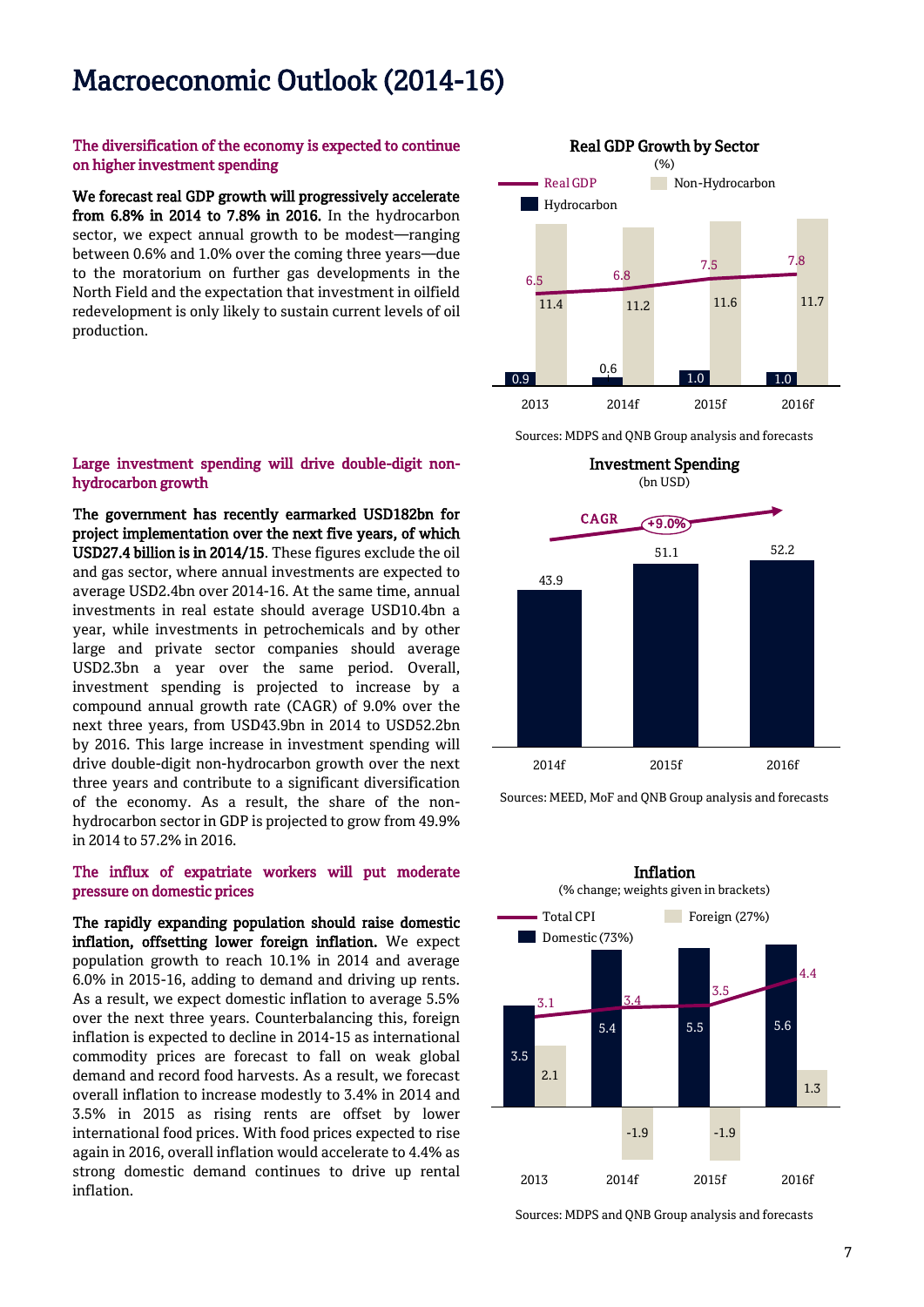### The high current account surplus will continue to remain high but at a lower level in 2014-16 on slightly lower oil prices and strong import growth

Strong export receipts will continue to support the large current account surplus. We expect Brent crude oil prices to average USD104/b in 2014, with the price falling to about USD102/b through 2016. This should help sustain high hydrocarbon export receipts despite the moratorium on further gas developments and the expected stabilization in oil production. Consequently, the current account surplus is forecast to decline gradually to 25.3% of GDP by 2016 on strong import demand. Reflecting this strong surplus and lower capital outflows, international reserves will continue to grow rapidly. As a result, the reserves import cover is projected to reach 20.6 months by end-2016.

## Lower hydrocarbon revenue and rising capital spending may narrow the fiscal surplus

We expect the fiscal surplus to narrow as capital spending rises and hydrocarbon revenue falls on lower oil prices. Overall, we project a fiscal surplus of 9.6% of GDP in 2014/15, falling to 4.7% in 2016/17, in line with the increase in capital spending. For 2014, non-hydrocarbon revenue should increase in line with nominal GDP owing to steady growth in corporate tax receipts. According to the 2014/15 budget, government spending is expected to increase 3.7% to USD60.0bn (28.1% of GDP). While the wage bill is budgeted to rise, other current expenditures are projected to be slightly reduced. The capital spending budget (USD27.4bn, up 12.3% from the previous budget) will be reoriented to the implementation of major capital projects.

## The banking sector outlook remains positive with bank lending expected to rise on accelerated public spending, underpinned by high fiscal surpluses

We expect higher lending growth as large infrastructure projects get underway and as the population expands. Growth in domestic credit facilities and investments will support asset growth over the medium term. Lending should be underpinned by rapid deposit growth, reflecting the large fiscal surplus. Qatar's loan to deposit ratio, currently in excess of 100%, is expected to decline gradually to reach 99% by 2016. This is due to a more moderate growth in lending compared with a buoyant deposit growth. NPLs are forecast to remain low in 2014- 16 as asset quality is supported by the strong economic environment and the sizable proportion of low-risk loans to the government. Going forward, low provisioning requirements and efficient cost bases will also support banks' profitability.



Sources: QCB and QNB Group forecasts

Fiscal Balance (% of GDP)



Sources: MoF and QNB Group analysis and forecasts



Sources: Global Insight, QCB and QNB Group analysis and forecasts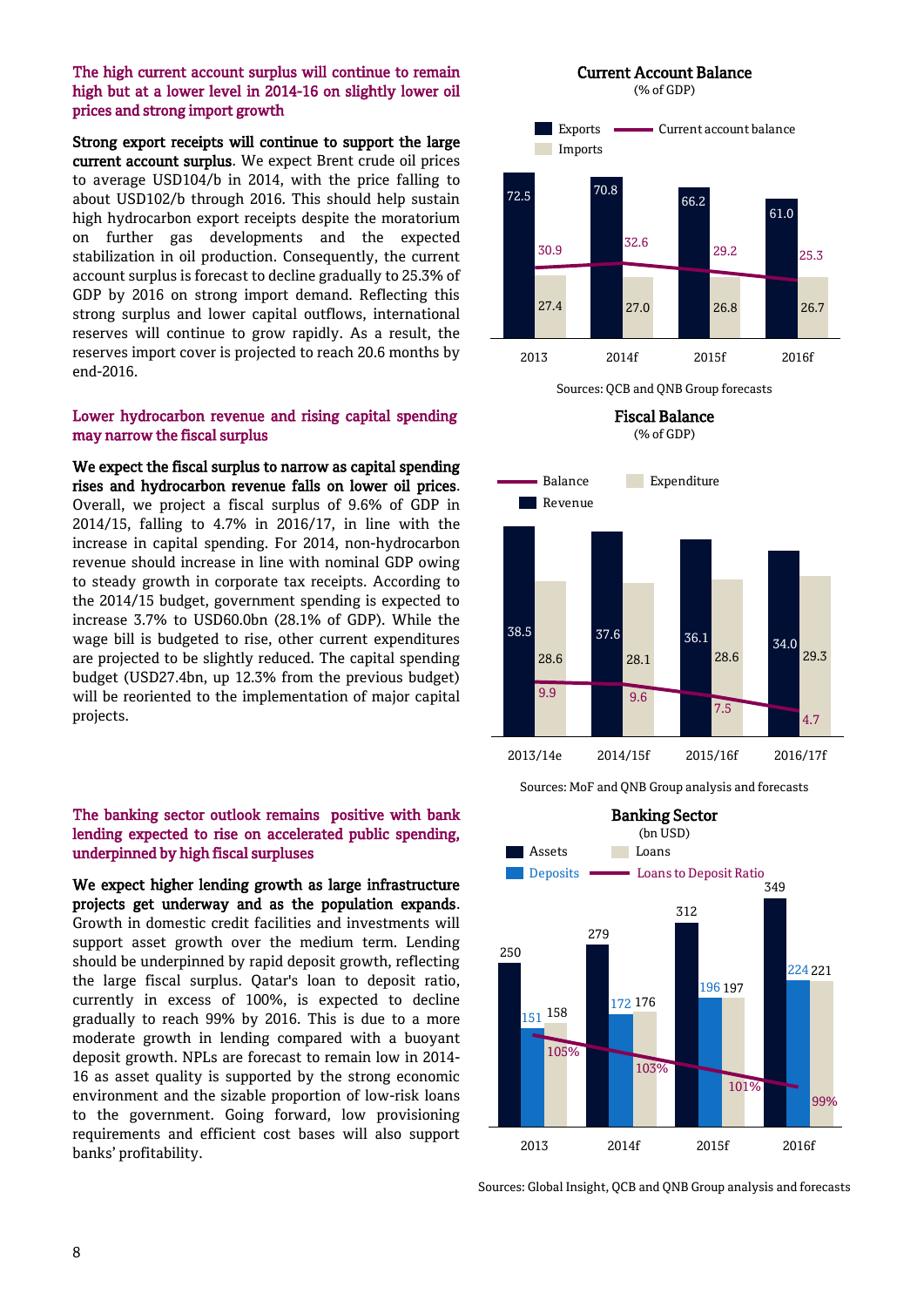# Macroeconomic Indicators

|                                       | 2009    | 2010    | 2011    | 2012    | 2013    |         | 2014f 2015f 2016f |         |
|---------------------------------------|---------|---------|---------|---------|---------|---------|-------------------|---------|
| <b>Real sector indicators</b>         |         |         |         |         |         |         |                   |         |
| Real GDP growth (%)                   | 12.0    | 16.7    | 13.0    | 6.2     | 6.5     | 6.8     | 7.5               | 7.8     |
| Hydrocarbon sector                    | 4.5     | 28.9    | 15.7    | 1.2     | 0.9     | 0.6     | 1.0               | 1.0     |
| Non-hydrocarbon sector                | 17.6    | 8.6     | 10.8    | 10.3    | 11.4    | 11.2    | 11.6              | 11.7    |
| Nominal GDP (bn USD)                  | 97.8    | 125.1   | 171.5   | 189.9   | 202.5   | 213.9   | 231.4             | 255.4   |
| Growth (%)                            | $-15.2$ | 27.9    | 37.0    | 10.8    | 6.6     | 5.6     | 8.2               | 10.4    |
| Hydrocarbon sector (% of GDP)         | 44.8    | 52.6    | 59.3    | 56.8    | 54.4    | 50.1    | 46.4              | 42.8    |
| GDP per capita (PPP, k USD)           | 77.2    | 90.9    | 100.4   | 100.9   | 98.8    | 97.0    | 97.9              | 100.1   |
| Consumer price inflation (%)          | $-4.9$  | $-2.4$  | 1.9     | 1.9     | 3.1     | 3.4     | 3.5               | 4.4     |
| Domestic (73% of basket)              | $-6.2$  | $-3.8$  | 1.1     | 1.1     | 3.5     | 5.4     | 5.5               | 5.6     |
| Foreign (27% of basket)               | $-0.9$  | 2.0     | 4.5     | 3.9     | 2.1     | $-1.9$  | $-1.9$            | 1.3     |
| Budget balance (% of GDP)             | 13.4    | 2.7     | 7.7     | 11.9    | 9.9     | 9.6     | 7.5               | 4.7     |
| Revenue                               | 47.5    | 34.3    | 35.7    | 40.5    | 38.5    | 37.6    | 36.1              | 34.0    |
| Expenditure                           | 34.2    | 31.6    | 27.9    | 28.5    | 28.6    | 28.1    | 28.6              | 29.3    |
| Public debt                           | 9.5     | 29.2    | 32.3    | 35.9    | 33.1    | 25.4    | 23.9              | 23.0    |
| External sector (% of GDP)            |         |         |         |         |         |         |                   |         |
| Current account balance               | 6.5     | 19.0    | 30.3    | 32.4    | 30.9    | 32.6    | 29.2              | 25.3    |
| Goods and services balance            | 22.1    | 38.4    | 45.4    | 46.4    | 45.2    | 43.8    | 39.4              | 34.3    |
| Exports                               | 51.1    | 62.2    | 71.0    | 75.2    | 72.5    | 70.8    | 66.2              | 61.0    |
| Imports                               | $-29.0$ | $-23.8$ | $-25.5$ | $-28.8$ | $-27.4$ | $-27.0$ | $-26.8$           | $-26.7$ |
| Income balance                        | $-9.6$  | $-10.3$ | $-7.7$  | $-6.4$  | $-5.4$  | $-4.7$  | $-4.1$            | $-3.6$  |
| Transfers balance                     | $-6.0$  | $-9.1$  | $-7.4$  | $-7.6$  | $-6.9$  | $-6.5$  | $-6.0$            | $-5.5$  |
| Capital and Financial account balance | 0.6     | $-8.5$  | $-36.5$ | $-23.4$ | $-26.9$ | $-30.2$ | $-26.6$           | $-22.7$ |
| International reserves (import cover) | 10.0    | 17.8    | 7.4     | 12.9    | 16.1    | 18.9    | 20.4              | 20.6    |
| External debt                         | 82.0    | 87.4    | 77.4    | 86.2    | 87.9    | 80.0    | 72.0              | 63.4    |
| <b>Monetary indicators</b>            |         |         |         |         |         |         |                   |         |
| M2 growth                             | 16.9    | 23.1    | 17.1    | 22.9    | 19.6    | 14.0    | 14.1              | 14.1    |
| Interbank interest (%, 3 months)      | 1.7     | 1.8     | 1.2     | 1.2     | 1.3     |         |                   |         |
| Exchange rate USD:QAR (av)            | 3.64    | 3.64    | 3.64    | 3.64    | 3.64    | 3.64    | 3.64              | 3.64    |
| <b>Banking indicators (%)</b>         |         |         |         |         |         |         |                   |         |
| Return on equity                      | 19.3    | 19.9    | 18.6    | 17.7    | 16.0    |         | ۰                 |         |
| NPL ratio                             | 1.7     | 2.0     | 1.7     | 1.7     | 1.7     | 1.7     | 1.7               | 1.7     |
| Asset growth                          | 16.4    | 21.3    | 22.3    | 17.6    | 11.4    | 11.5    | 11.8              | 12.0    |
| Deposit growth                        | 13.6    | 28.3    | 18.5    | 26.0    | 19.7    | 14.0    | 14.1              | 14.1    |
| Credit growth                         | 10.4    | 20.0    | 28.3    | 26.0    | 13.1    | 11.5    | 11.8              | 12.0    |
| Loan to deposit ratio                 | 109.6   | 102.5   | 111.0   | 111.0   | 104.9   | 102.6   | 100.6             | 98.7    |
| Memorandum items                      |         |         |         |         |         |         |                   |         |
| Population (m)                        | 1.64    | 1.72    | 1.73    | 1.83    | 2.03    | 2.24    | 2.39              | 2.51    |
| Growth (%)                            | 13.3    | 4.7     | $1.0$   | 5.7     | 10.9    | 10.1    | 7.0               | 5.0     |
| Oil production ('000 bpd)             | 781     | 733     | 734     | 734     | 724     | 730     | 730               | 730     |
| Average Brent Crude Oil Price (USD/b) | 61.7    | 79.6    | 111.0   | 111.7   | 108.7   | 104.0   | 102.0             | 102.0   |
| Average Raw Gas Production (bn cf/d)  | 8.6     | 11.3    | 14.1    | 15.2    | 15.3    | 15.3    | 15.7              | 16.1    |

Sources: Bloomberg, BP, IMF, JODI, MDPS, MoF, QCB and QNB Group forecasts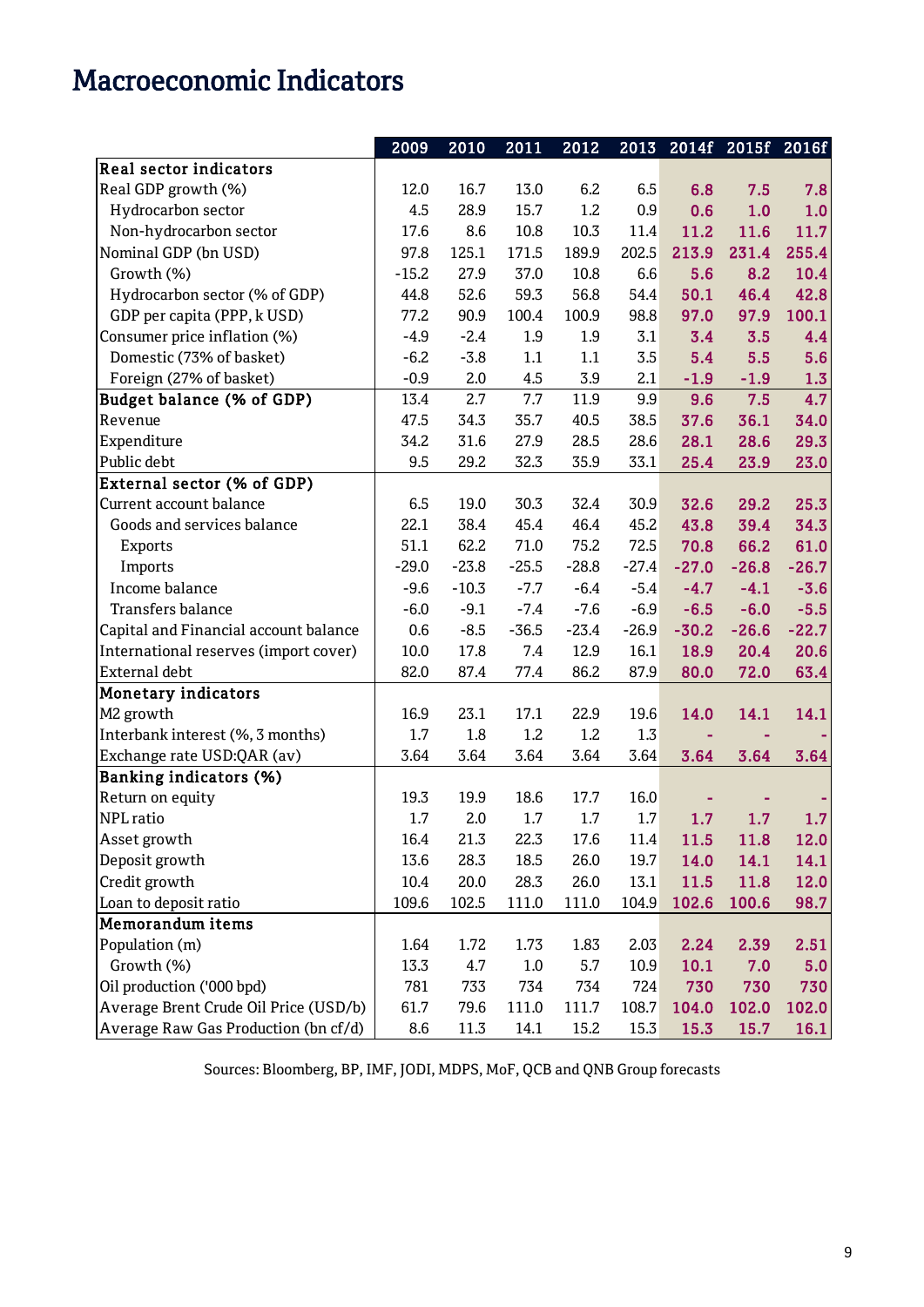# QNB Group Publications

## Recent Economic Insight Reports





[Jordan 2014](http://www.qnb.com.qa/cs/Satellite?blobcol=urldata&blobheader=application%2Fpdf&blobkey=id&blobtable=MungoBlobs&blobwhere=1355497062439&ssbinary=true) [Indonesia 2013](http://www.qnb.com.qa/cs/Satellite?blobcol=urldata&blobheader=application%2Fpdf&blobkey=id&blobtable=MungoBlobs&blobwhere=1355496379586&ssbinary=true) [KSA 2013](http://www.qnb.com.qa/cs/Satellite?blobcol=urldata&blobheader=application%2Fpdf&blobkey=id&blobtable=MungoBlobs&blobwhere=1355496376636&ssbinary=true) [Kuwait 2013](http://www.qnb.com.qa/cs/Satellite?blobcol=urldata&blobheader=application%2Fpdf&blobkey=id&blobtable=MungoBlobs&blobwhere=1355496375574&ssbinary=true)



**终 QNB** 





**袋 QNE** 





## Qatar reports

[Qatar Monthly Monitor](http://www.qnb.com.qa/cs/Satellite/QNBQatar/en_QA/InvestorRelations/enQatarMonthlyMonitor)

## Recent Economic Commentaries

[Qatar's Real GDP Growth Accelerated to 6.5% in 2013 on Strong Investment and Higher Population](http://www.qnb.com.qa/cs/Satellite?c=QNBNews_C&cid=1355403705125&locale=1338474029767&p=1344242846789&pagename=QNBQatar%2FQNBLayout) [The Eurozone Takes A Final Step Toward a Banking Union](http://www.qnb.com.qa/cs/Satellite?c=QNBNews_C&cid=1355403684258&locale=1338474029767&p=1344242846789&pagename=QNBQatar%2FQNBLayout) [Foreign Ownership of Debt is an Important Indicator of Vulnerability to the Emerging Market Crisis](http://www.qnb.com.qa/cs/Satellite?c=QNBNews_C&cid=1355403676021&locale=1338474029767&p=1344242846789&pagename=QNBQatar%2FQNBLayout) [Natural Gas To Outpace All Other Energy Sources Until 2035](http://www.qnb.com.qa/cs/Satellite?c=QNBNews_C&cid=1355403666693&locale=1338474029767&p=1344242846789&pagename=QNBQatar%2FQNBLayout) [Construction Projects, Lower Energy Costs and a Recovery in Tourism Shou](http://www.qnb.com.qa/cs/Satellite?c=QNBNews_C&cid=1355403593600&locale=1338474029767&p=1344242846789&pagename=QNBQatar%2FQNBLayout)ld Boost Jordan's Economic Growth [Deflation Likely to Keep Down Interest Rates](http://www.qnb.com.qa/cs/Satellite?c=QNBNews_C&cid=1355403588152&locale=1338474029767&p=1344242846789&pagename=QNBQatar%2FQNBLayout) [Age Matters for Economic Performance](http://www.qnb.com.qa/cs/Satellite?c=QNBNews_C&cid=1355403556269&locale=1338474029767&p=1344242846789&pagename=QNBQatar%2FQNBLayout) [Qatari Banks Lead Asset and Loan Growth in the GCC](http://www.qnb.com.qa/cs/Satellite?c=QNBNews_C&cid=1355403543781&locale=1338474029767&p=1344242846789&pagename=QNBQatar%2FQNBLayout) Kingdom of Saudi Arabia's Non[-Oil Sector to Drive Growth](http://www.qnb.com.qa/cs/Satellite?c=QNBNews_C&cid=1355403514807&locale=1338474029767&p=1344242846789&pagename=QNBQatar%2FQNBLayout) [Higher Growth and Lower Unemployment Will Be Essential for the Future of the Eurozone](http://www.qnb.com.qa/cs/Satellite?c=QNBNews_C&cid=1355403512645&locale=1338474029767&p=1344242846789&pagename=QNBQatar%2FQNBLayout) [Rising Land Prices Could Stop the Slowdown in Rent Inflation](http://www.qnb.com.qa/cs/Satellite?c=QNBNews_C&cid=1355403478367&locale=1338474029767&p=1344242846789&pagename=QNBQatar%2FQNBLayout) [Emerging Markets Continue to Suffer from QE Tapering](http://www.qnb.com.qa/cs/Satellite?c=QNBNews_C&cid=1355403461729&locale=1338474029767&p=1344242846789&pagename=QNBQatar%2FQNBLayout) [WTO Must Harness Innovation for Global Growth](http://www.qnb.com.qa/cs/Satellite?c=QNBNews_C&cid=1355403447058&locale=1338474029767&p=1344242846789&pagename=QNBQatar%2FQNBLayout) [Could Sub-Saharan Africa Be the Next China?](http://www.qnb.com.qa/cs/Satellite?c=QNBNews_C&cid=1355403425334&locale=1338474029767&p=1344242846789&pagename=QNBQatar%2FQNBLayout) [Global integration could raise MENA growth prospects](http://www.qnb.com.qa/cs/Satellite?c=QNBNews_C&cid=1355403420365&locale=1338474029767&p=1344242846789&pagename=QNBQatar%2FQNBLayout) [Qatar's Economic Growth is Expected to Continue Accelerating](http://www.qnb.com.qa/cs/Satellite?c=QNBNews_C&cid=1355403413357&locale=1338474029767&p=1344242846789&pagename=QNBQatar%2FQNBLayout)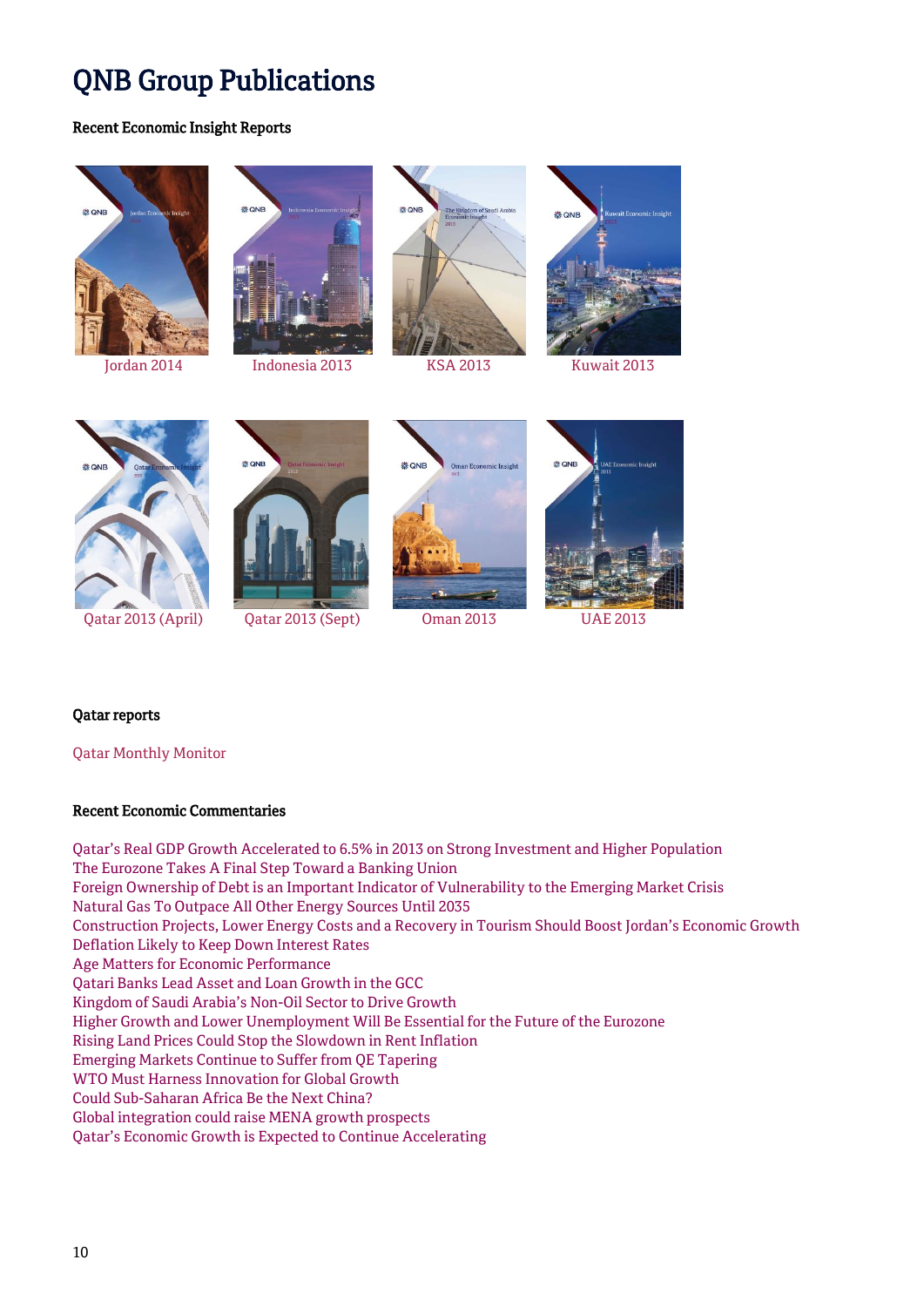## QNB International Branches and Representative Offices

#### China

Room 930, 9th Floor Shanghai World Financial Center 100 Century Avenue Pudong New Area Shanghai China Tel: +86 21 6877 8980 Fax: +86 21 6877 8981

#### Lebanon

Ahmad Shawki Street Capital Plaza Building Mina El Hosn, Solidere – Beirut Lebanon Tel: +961 1 762 222 Fax: +961 1 377 177 [QNBLebanon@qnb.com.qa](mailto:QNBLebanon@qnb.com.qa)

#### South Sudan

Juba P.O. Box: 587 South Sudan [QNBSouthSudan@qnb.com.qa](mailto:QNBSouthSudan@qnb.com.qa)

#### Mauritania

Oman

Al-Khaima City Center 10, Rue Mamadou Konate Mauritania Tel: +222 45249651 Fax: +222 4524 9655 [QNBMauritania@qnb.com.qa](mailto:QNBMauritania@qnb.com.qa)

### Sudan

Africa Road - Amarat Street No. 9, P.O. Box: 8134 Sudan Tel: +249 183 48 0000 Fax: +249 183 48 6666 [QNBSudan@qnb.com.qa](mailto:QNBSudan@qnb.com.qa)

#### Iran

France

65 Avenue d'lena 75116 Paris France

Tel: +33 1 53 23 0077 Fax: +33 1 53 23 0070 [QNBParis@qnb.com.qa](mailto:QNBParis@qnb.com.qa)

Representative Office 6th floor Navak Building Unit 14 Africa Tehran Iran Tel: +98 21 88 889 814 Fax: +98 21 88 889 824 [QNBIran@qnb.com.qa](mailto:QNBIran@qnb.com.qa)

#### Kuwait

Al-Arabia Tower Ahmad Al-Jaber Street Sharq Area P.O. Box: 583 Dasman 15456 Kuwait Tel: +965 2226 7023 Fax: +965 2226 7031 [QNBKuwait@qnb.com.qa](mailto:QNBKuwait@qnb.com.qa)

QNB Building MBD Area - Matarah Opposite to Central Bank of Oman P.O. Box: 4050 Postal Code: 112, Ruwi Oman Tel: +968 2478 3555 Fax: +968 2477 9233 [QNBOman@qnb.com.qa](mailto:QNBOman@qnb.com.qa)

#### Singapore

Three Temasek Avenue #27-01 Centennial Tower Singapore 039190 Singapore Tel: +65 6499 0866 Fax: +65 6884 9679 [QNBSingapore@qnb.com.qa](mailto:QNBSingapore@qnb.com.qa)

#### United Kingdom

51 Grosvenor Street London W1K 3HH United Kingdom Tel: +44 207 647 2600 Fax: +44 207 647 2647 [QNBLondon@qnb.com.qa](mailto:QNBLondon@qnb.com.qa)

#### Yemen

QNB Building Al-Zubairi Street P.O. Box: 4310 Sana'a Yemen Tel: +967 1 517517 Fax: +967 1 517666 [QNBYemen@qnb.com.qa](mailto:QNBYemen@qnb.com.qa)